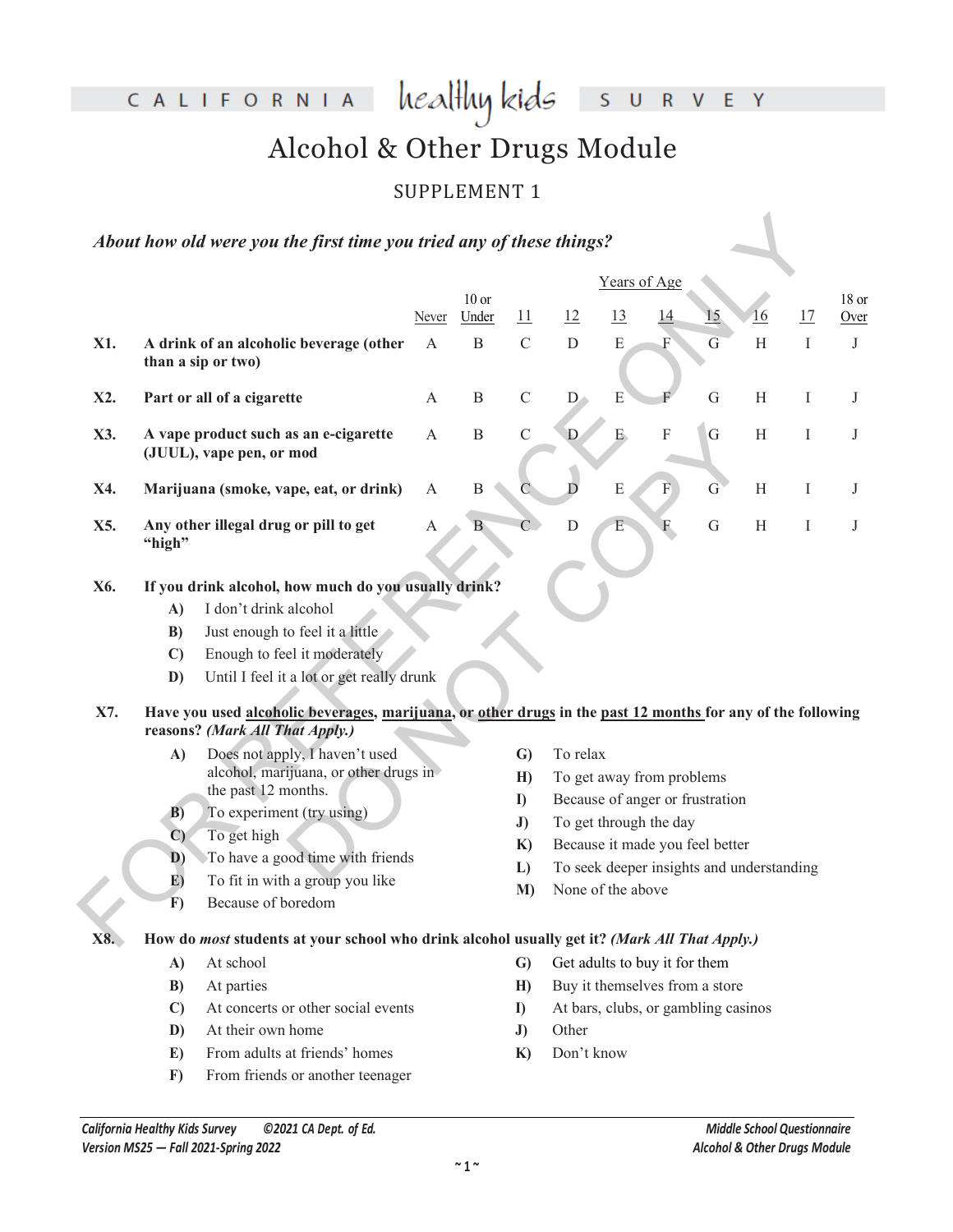#### CALIFORNIA healthy kids V E Y  ${\sf R}$  $\cup$ S Alcohol & Other Drugs Module SUPPLEMENT 1

#### **X9. How do** *most* **kids at your school who use marijuana usually get it?** *(Mark All That Apply.)*

- **A)** At school
- **B)** At parties
- **C)** At concerts or other social events
- **D)** At their own home
- **E)** From an adult acquaintance
- **F)** From friends or another teenager
- **G)** Buy it at a marijuana dispensary
- **H)** At bars or clubs
- **I)** Other
- **J)** Don't know

#### *How do you feel about someone your age doing the following?*

| X9.  |                    | How do most kids at your school who use marijuana usually get it? (Mark All That Apply.)                                                            |              |                                   |                                  |                        |                        |
|------|--------------------|-----------------------------------------------------------------------------------------------------------------------------------------------------|--------------|-----------------------------------|----------------------------------|------------------------|------------------------|
|      | A)                 | At school                                                                                                                                           | F)           |                                   | From friends or another teenager |                        |                        |
|      | B)                 | At parties                                                                                                                                          | $\mathbf{G}$ |                                   | Buy it at a marijuana dispensary |                        |                        |
|      | $\mathbf{C}$       | At concerts or other social events                                                                                                                  | H            | At bars or clubs                  |                                  |                        |                        |
|      | D)                 | At their own home                                                                                                                                   | $\bf{D}$     | Other                             |                                  |                        |                        |
|      | E)                 | From an adult acquaintance                                                                                                                          | J)           | Don't know                        |                                  |                        |                        |
|      |                    | How do you feel about someone your age doing the following?                                                                                         |              |                                   |                                  |                        |                        |
|      |                    |                                                                                                                                                     |              | Neither Approve<br>Nor Disapprove |                                  | Somewhat<br>Disapprove | Strongly<br>Disapprove |
| X10. |                    | Having one or two drinks of any alcoholic<br>beverage nearly every day                                                                              |              | $\overline{A}$                    |                                  | $\, {\bf B}$           | $\mathcal{C}$          |
| X11. |                    | Trying marijuana once or twice                                                                                                                      |              | A                                 |                                  | B                      | $\mathcal{C}$          |
| X12. |                    | Using marijuana once a month or more regularly                                                                                                      |              | $\mathbf{A}$                      |                                  | $\boldsymbol{B}$       | $\mathcal{C}$          |
| X13. | A)<br>B)           | During the past 12 months, have you talked with at least one of your parents or guardians about the<br>dangers of alcohol or drug use?<br>No<br>Yes |              |                                   |                                  |                        |                        |
| X14. | drugs?<br>A)<br>B) | During the past 12 months, have you heard, read, or watched any messages about not using alcohol or<br>N <sub>o</sub><br>Yes                        |              |                                   |                                  |                        |                        |
|      |                    | How wrong do your parents or guardians feel it would be for you to do the following?                                                                |              |                                   |                                  |                        |                        |
|      |                    |                                                                                                                                                     |              | Very Wrong                        | Wrong                            | A Little<br>Wrong      | Not at All<br>Wrong    |
| X15. |                    | Take one or two drinks of alcohol nearly every day                                                                                                  |              | A                                 | $\boldsymbol{B}$                 | $\mathcal{C}$          | D                      |
| X16. |                    | <b>Smoke tobacco</b>                                                                                                                                |              | A                                 | B                                | $\mathcal{C}$          | D                      |

- **X13. During the past 12 months, have you talked with at least one of your parents or guardians about the dangers of alcohol or drug use?**
	- **A)** No
	- **B)** Yes
- **X14. During the past 12 months, have you heard, read, or watched any messages about not using alcohol or drugs?**
	- **A)** No
	- **B)** Yes

### *How wrong do your parents or guardians feel it would be for you to do the following?*

|      |                                                                            | Very Wrong | Wrong | A Little<br>Wrong | Not at All<br>Wrong |
|------|----------------------------------------------------------------------------|------------|-------|-------------------|---------------------|
| X15. | Take one or two drinks of alcohol nearly every day                         | A          | B     | C                 | D                   |
| X16. | <b>Smoke tobacco</b>                                                       | A          | B     | C                 | D                   |
| X17. | Use vape products such as e-cigarettes (JUUL), vape<br>pens, or mods       | A          | B     | C                 | D                   |
| X18. | Use marijuana (smoke, vape, eat, or drink)                                 | A          | B     | $\mathcal{C}$     | D                   |
| X19. | Use prescription drugs to get high or for reasons other<br>than prescribed | A          | B     | C                 | D                   |